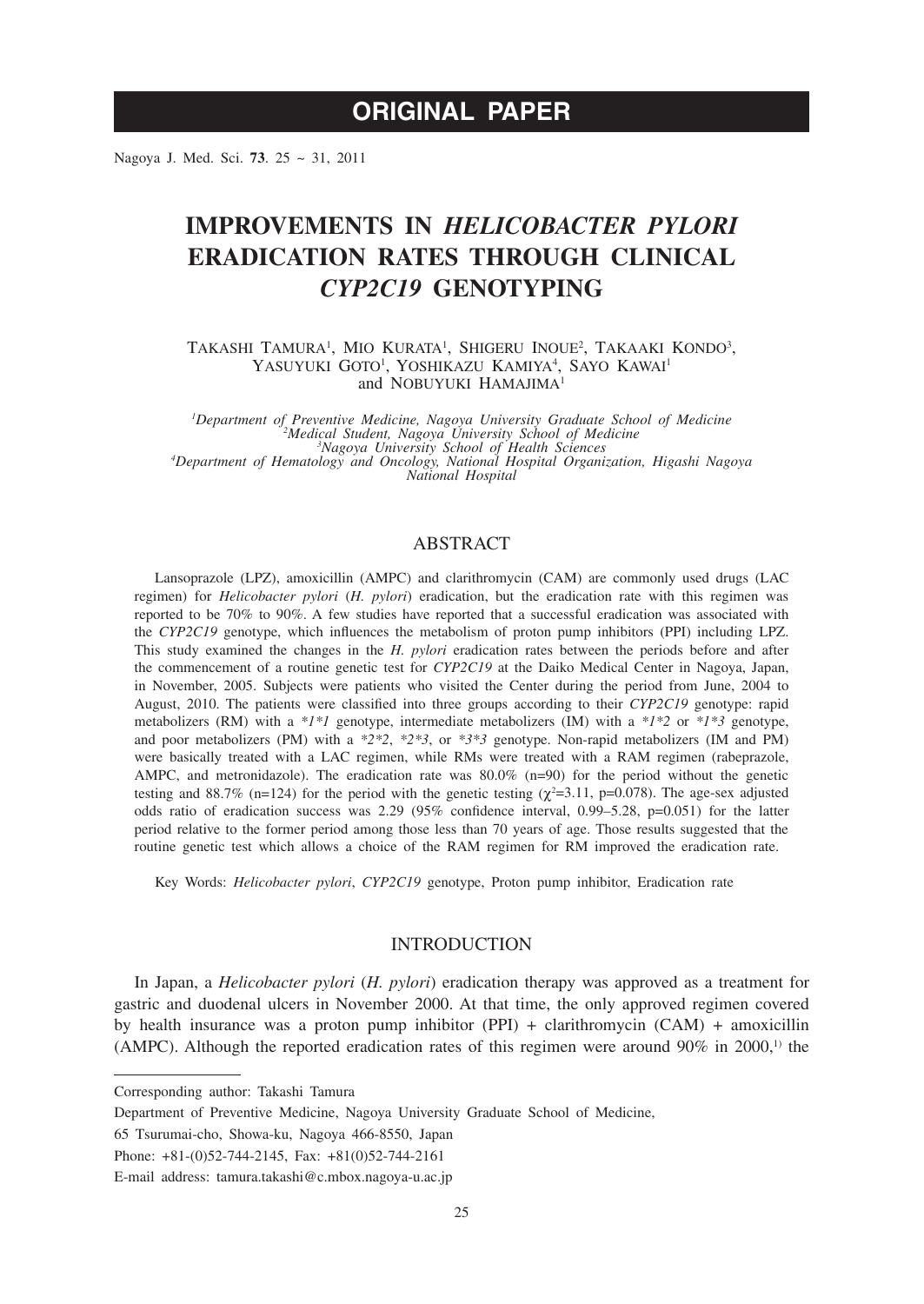#### Takashi Tamura *et al.*

rate has subsequently been declining to  $80\%$ <sup>2</sup>. One recent study reported that the eradication rate had even fallen below 80%.<sup>3)</sup> Possible causes of such an eradication failure were CAM-resistance and genotypes influencing PPI metabolism, as well as smoking and low rates of compliance.

The major role of PPI is to enhance antibiotic effects through a pH rise in the stomach. *CYP2C19* is an enzyme metabolizing PPI whose genotypes have been classified into three groups in terms of their enzyme activity: rapid metabolizers (RM), intermediate metabolizers (IM), and poor metabolizers (PM) at a frequency of 35%, 49%, and 16% in Japan, respectively.4) Since PPI is inactivated faster among RM, their duration of acid secretion inhibition is shorter. Although some studies reported that the difference in PPI of the first-line therapy (PPI + CAM + AMPC) did not influence the overall eradication rate, $5-7$ ) other studies indicated that the lansoprazole (LPZ)  $+AMPC + CAM$  (LAC regimen) was less effective for RM than for IM and PM.<sup>8,9)</sup> Accordingly, in November 2005 we started *CYP2C19* genotyping for individuals seeking *H. pylori* eradication therapy, for the purpose of prescribing rabeprazole (RPZ) + AMPC + metronidazole (MNZ) for the RM. This study compared the overall *H. pylori* eradication rates between the periods with and without routine genetic testing of *CYP2C19*.

## SUBJECTS AND METHODS

#### *Subjects*

Subjects were 551 patients (228 males and 323 females) aged 20 to 80 years who visited Daiko Medical Center between June 2004 and August 2010. *H. pylori* infection was examined using a 13C-urea breath test and/or serum anti-*H. pylori* antibody. *CYP2C19* genotyping has been recommended to patients since November 2005. They were questioned about smoking habits at their first visit and recorded in their medical chart. For smokers, cessation was advised, at least during the period under medication, so as not to jeopardize the eradication. The follow-up study was approved by the Ethics Committee of the Nagoya University School of Medicine (approval number 155).

#### *H. pylori eradication therapy*

During the period without routine genetic testing of *CYP2C19*, a one-week regimen of LPZ 30 mg b.i.d + AMPC 750 mg b.i.d + CAM 200 mg b.i.d (LAC regimen) was administered for patients seeking eradication for the first time. For those failing at the other clinics, a different one-week regimen of LPZ 30 mg b.i.d + AMPC 750 mg b.i.d + MNZ 250 mg b.i.d (LAM regimen) was administered.

During the routine genetic testing period for *CYP2C19*, a one-week RAM regimen (RPZ 10 mg b.i.d + AMPC 750 mg b.i.d + MNZ 250 mg b.i.d) or LAM regimen was administered to RM. For those with the other genotypes, the LAC regimen was administered, except for patients with a history of drug allergy or of adverse effects from any LAC drug. When the LAC regimen was unsuccessful, the RAM regimen was prescribed for failures. The failures at other clinics with the LAC regimen were treated with the RAM regimen, LAM regimen, RMM regimen (RPZ 10 mg b.i.d + MNZ 250 mg b.i.d + minomycin (MNM) 100 mg b.i.d) or RAMM regimen (RPZ 10 mg b.i.d + AMPC 750 mg b.i.d + MNZ 250 mg b.i.d + MNM 100 mg b.i.d).

### *Genotyping of CYP2C19*

Two single nucleotide polymorphisms of *CYP2C19*, G681A and G636A, were genotyped by a polymerase chain reaction with confronting two-pair primers (PCR-CTPP).9,10) The *\*1* allele was denoted as *681G* and *636G*, the *\*2* allele as *681A* and *636G*, and the *\*3* allele as *681G*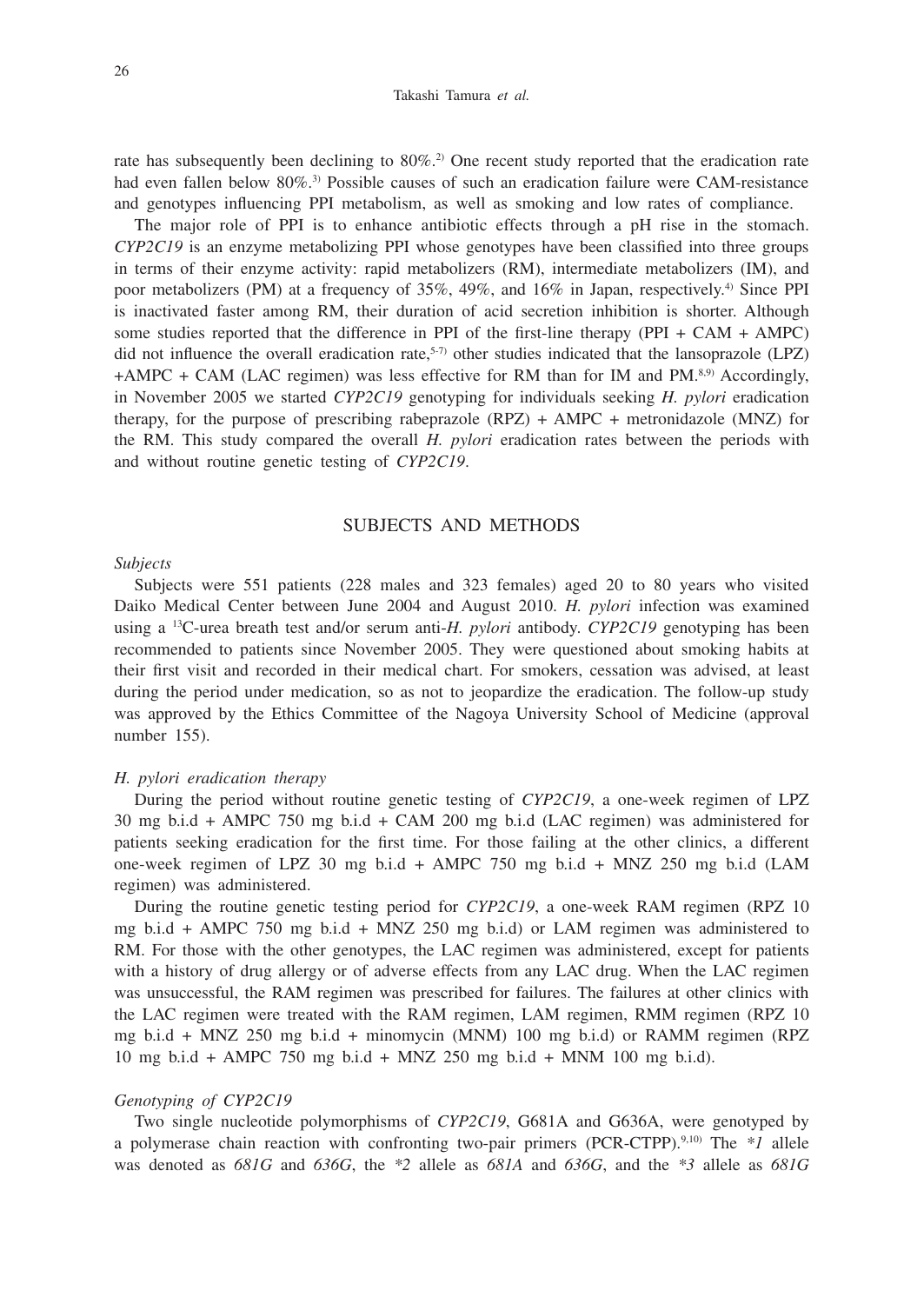and *636A*. DNA was extracted from a buffy coat by a BioRobot® EZ1 (QIAGEN Group, Tokyo) for the genotyping of *CYP2C19* G681A and G636A. Genotyping was conducted separately for the two polymorphisms by PCR-CTPP. The primers for G681A were F1: 5' AGA GCT TGG CAT ATT GTA TCT, R1: 5' TAA GTA ATT TGT TAT GGG TTC CC, F2: 5' CCA CTA TCA TTG ATT ATT TCC CA, and R2: 5' TCG ATT CTT GGT GTT CTT TTA C, and those for G636A were F1: 5' AAC CAG CTA GGC TGT AAT TGT, R1: 5' CTT GGC CTT ACC TGG ATC, F2: 5' ATT GTA AGC ACC CCC TGA, and R2: 5' CAC TGA TCA GGG AGC TAA TG. Those underlined are the bases with the single nucleotide polymorphism. Genomic DNA (30 ng to100 ng) was used per 25 μl of reaction with 0.18 mM dNTPs, 12.5 pmol of each primer, 0.5 units of "AmpliTaq Gold", and 2.5 μl GeneAmp 10×PCR Buffer including 15 mM MgCl<sub>2</sub> (Perkin-Elmer Corp., Foster City, CA). Amplification conditions were 10 minutes of initial denaturation at 95°C, followed by 30 cycles of 1 minute at 95°C, 1 minute at 59°C for G681A and 58°C for G636A, and 1 minute at 72°C, followed by a final 5-minute extension at 72°C. The amplified DNA was visualized on a 2% agarose gel with ethidium bromide staining. The alleles were distinguished as follows: a 131-bp band for *681G* allele and a 105-bp band for *681A* allele, with a 191-bp common band, and a 377-bp band for *636G* allele and a 255-bp band for *636A* allele, with a 597-bp common band.

#### *Statistical analysis*

The Hardy-Weinberg equilibrium was examined with a chi-square test. The percentage differences between the two groups were examined by a chi-square test. Each odds ratio (OR) and its 95% confidence interval (CI) were calculated by an unconditional logistic model. Statistical analysis was performed using Stata/MP 11 software (StataCorp LP, Texas, USA).

#### RESULTS

Table 1 shows the characteristics of subjects. There were more female patients than males. Those aged 50 years or older were dominant. Current smokers were 10.8% during the period without genotype testing, and 7.0% during the period with genotype testing. The genotype frequencies of *CYP2C19* among the subjects untreated before a visit during the period of routine genetic testing were 34.2% for *\*1\*1*, 36.0% for *\*1\*2*, 12.6% for *\*1\*3*, 9.3% for *\*2\*2*, 6.5% for *\*2\*3*, and 1.4% for *\*3\*3*. The allele frequencies were 0.584 for *\*1*, 0.306 for *\*2*, and 0.110 for *\*3*. The genotype frequencies of *CYP2C19* G681A and G636A were in Hardy-Weinberg equilibrium ( $p=1.000$  for G681A and  $p=1.000$  for G636A).

Table 2 describes the eradication rates among those firstly treated at the Daiko Medical Center. The overall rate among those evaluated for eradication was  $80.0\%$  (n=90) for the period without routine genetic testing, and  $88.7\%$  (n=124) for the period with testing; the difference was not significant ( $\chi^2$ =3.11, p=0.078). The eradication rate for the RM was 100% (n=49) during the testing period. Three infected patients who did not want the genotype information were treated with the LAC regimen. The age-sex adjusted OR of eradication success was 2.29 (95% CI, 0.99–5.28, p=0.051) for the latter period relative to the former period among those aged less than 70 years, excluding three untested for *CYP2C19* during the latter period. The second treatment was provided for 25 failures: one of 12 during the former period and one of 13 during the latter period failed again (Table 2).

Table 3 shows the eradication rate of therapy for failures at the other clinics during each period. Those failures during the period without routine genetic testing for *CYP2C19* numbered 11 patients, seven of whom were treated with LAC or LAM regimens, and four of whom declined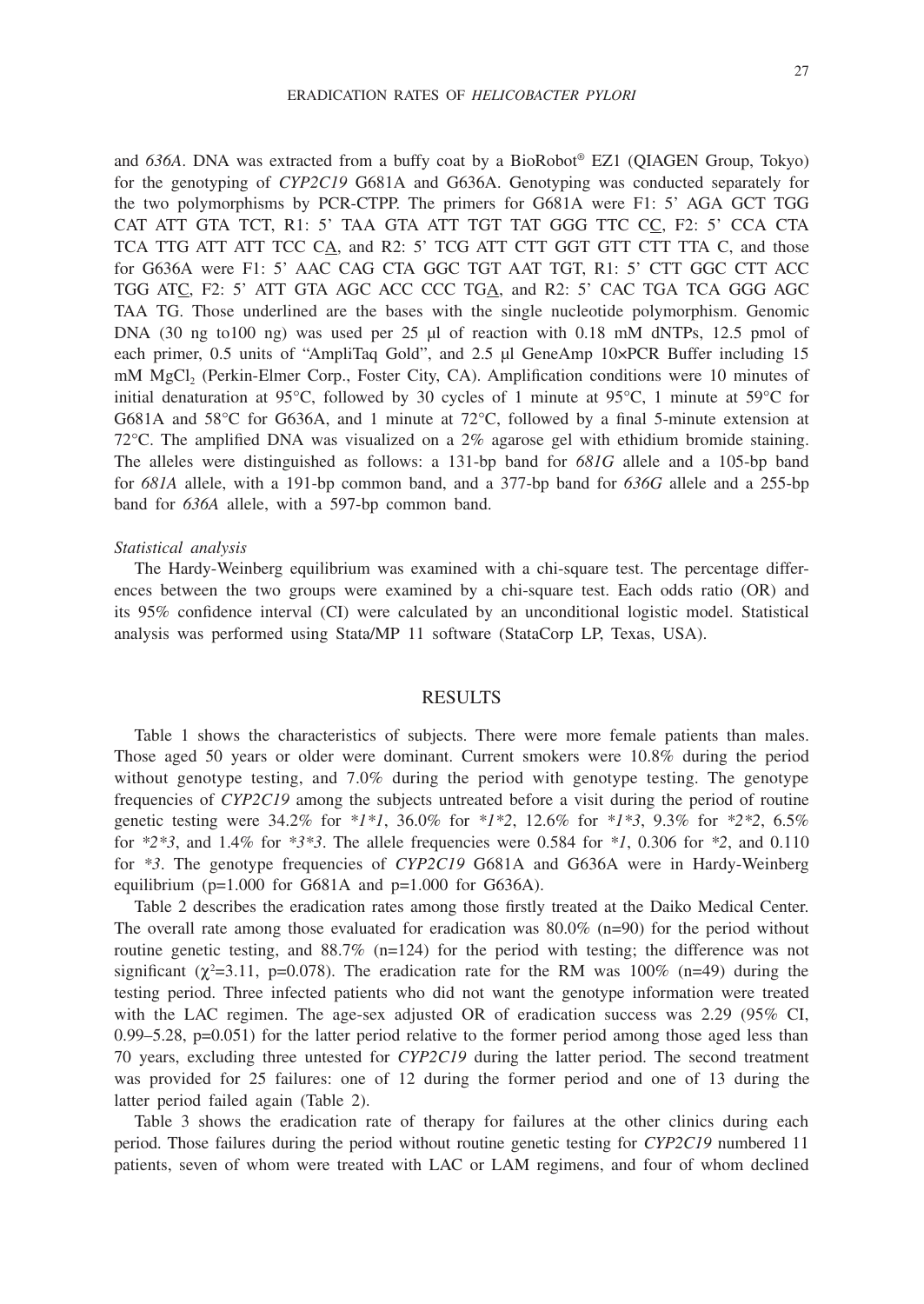| Characteristics       |            | 2004-2005                |                          |                              | 2005-2010              |                  |                           |                  |
|-----------------------|------------|--------------------------|--------------------------|------------------------------|------------------------|------------------|---------------------------|------------------|
|                       |            | Untreated before visit   |                          | Failures at<br>other clinics | Untreated before visit |                  | Failures at other clinics |                  |
|                       |            | Infected                 | Uninfected               | Infected                     | Infected               | Uninfected       | Infected                  | Uninfected       |
| Sex                   | Male       | 62                       | 23                       | $\overline{4}$               | 73                     | 40               | 22                        | $\overline{4}$   |
|                       | Female     | 68                       | 42                       | 7                            | 122                    | 49               | 33                        | $\sqrt{2}$       |
| Age                   | $20 - 29$  | $\overline{4}$           | 11                       | $\mathbf{1}$                 | $\mathbf{1}$           | 14               | $\boldsymbol{0}$          | $\boldsymbol{0}$ |
|                       | $30 - 39$  | 9                        | 11                       | 1                            | 18                     | 23               | 9                         | $\mathbf{0}$     |
|                       | $40 - 49$  | 22                       | 12                       | $\mathbf{1}$                 | 24                     | 20               | 11                        | $\mathbf{0}$     |
|                       | $50 - 59$  | 57                       | 21                       | 5                            | 59                     | 17               | 16                        | 3                |
|                       | $60 - 69$  | 32                       | 9                        | $\mathfrak{2}$               | 82                     | 12               | 14                        | 3                |
|                       | >70        | 6                        | $\mathbf{1}$             | $\mathbf{1}$                 | 11                     | 3                | 5                         | $\boldsymbol{0}$ |
| CYP2C19               | $*1*1$     | N.A <sup>a</sup>         | N.A                      | N.A                          | 66                     | 29               | 24                        | 3                |
|                       | $*1*2$     | N.A                      | N.A                      | N.A                          | 69                     | 31               | 21                        | $\mathbf{1}$     |
|                       | $*1*3$     | N.A                      | N.A                      | N.A                          | 27                     | 8                | $\overline{4}$            | $\mathbf{0}$     |
|                       | $*2*2$     | N.A                      | N.A                      | N.A                          | 14                     | 12               | 1                         | $\mathbf{0}$     |
|                       | $*2*3$     | N.A                      | N.A                      | N.A                          | 13                     | 5                | $\boldsymbol{0}$          | $\mathbf{1}$     |
|                       | $*3*3$     | N.A                      | N.A                      | N.A                          | 3                      | 1                | $\overline{0}$            | $\mathbf{0}$     |
|                       | Not tested | $\overline{\phantom{a}}$ | $\overline{\phantom{a}}$ | $\blacksquare$               | 3                      | 3                | 5                         | 1                |
| Smoking               | Never      | 95                       | 55                       | 8                            | 155                    | 71               | 45                        | $\mathfrak{2}$   |
|                       | Former     | 20                       | $\overline{4}$           | 1                            | 32                     | 9                | 3                         | $\overline{c}$   |
|                       | Current    | 15                       | 6                        | $\overline{c}$               | 7                      | 9                | 7                         | $\mathbf{1}$     |
|                       | Unknown    | $\boldsymbol{0}$         | $\overline{0}$           | $\overline{0}$               | $\mathbf{1}$           | $\overline{0}$   | $\mathbf{0}$              | 1                |
| Smoking <sup>b)</sup> | Never      |                          |                          |                              | 50                     | 22               | 22                        | $\overline{c}$   |
|                       | Former     |                          |                          |                              | 13                     | 3                | 1                         | 1                |
|                       | Current    |                          |                          |                              | $\sqrt{2}$             | 4                | 1                         | $\overline{0}$   |
|                       | Unknown    |                          |                          |                              | $\mathbf{1}$           | $\boldsymbol{0}$ | $\boldsymbol{0}$          | $\boldsymbol{0}$ |
| Total                 |            | 130                      | 65                       | 11                           | 195                    | 89               | 55                        | 6                |

**Table 1** Characteristics of subjects

a) N.A: Not applicable

b) Smoking history of those with *\*1\*1* genotype

to undergo the treatment after hearing a detailed explanation. Among seven patients, five were successfully treated, while the remaining two did not visit the Center after medication. During the period of routine genetic testing for *CYP2C19*, 61 patients visited the Center, having experienced failure at the other clinics. Among them were 55 patients who were actually failures. Fifteen out of 55 patients were treated with LAC, RAM, LAM, RAMM, or RAM regimens. Except for 23 patients not evaluated after treatment, 26 out of 27 patients (96.3%) were successfully treated.

During the period of routine genetic testing for *CYP2C19* genotype, the proportion of those with the  $*1*1$  genotype was 34.4% among 192 infected patients except for 3 untested in their initial therapy at the Center, and 48.0% among 50 infected failures at other clinics except for 5 untested. Although the difference was not statistically significant ( $\chi^2$ =3.15, p=0.076), the proportion of those with *\*1\*1* genotype was higher among the failures at other clinics.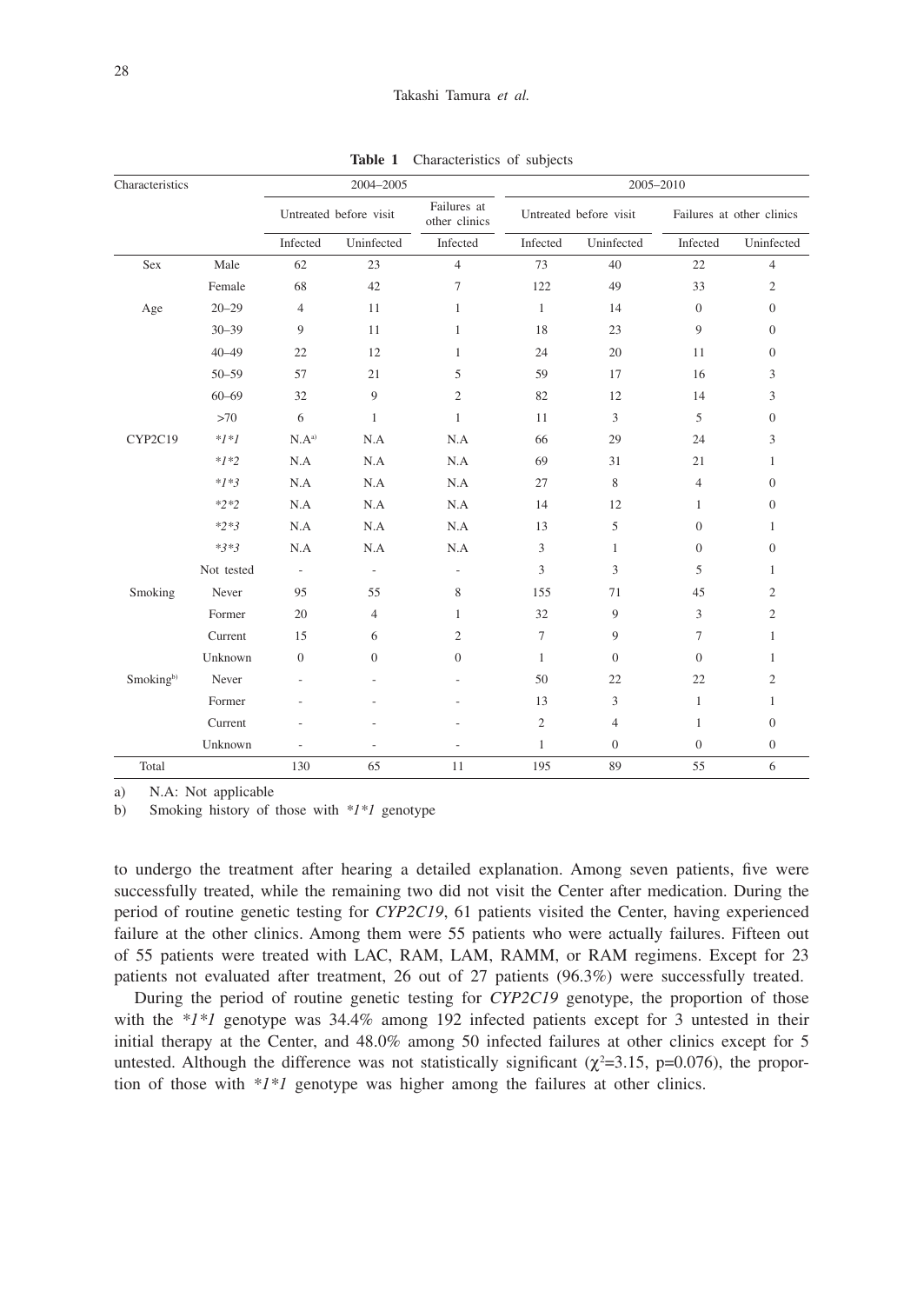| Subjects      | 2004-2005       | 2005-2010         |                 |           |                |  |
|---------------|-----------------|-------------------|-----------------|-----------|----------------|--|
|               | Untested        | $*1*1$            | Other genotypes | Untested* | Total          |  |
|               | $n(\%)$         | $n(\%)$           | $n(\%)$         | $n(\%)$   | $n(\%)$        |  |
| Visited       | 195 (100)       |                   |                 |           | 284 (100)      |  |
| Infected      | 130 (66.7)      | 66                | 126             | 3         | 195 (68.7)     |  |
| Treated       | 114             | 60                | 118             | 3         | 181            |  |
| Succeeded     | $72(80.0**)$    | $(100.0**)$<br>49 | $60(82.2**)$    | 1(50.0)   | $110(88.7**)$  |  |
| Failed        | $18(20.0^{**})$ | $\theta$          | $13(17.8**)$    | 1(50.0)   | $14(11.3**)$   |  |
| Not evaluated | 24              | 11                | 45              | 1         | 57             |  |
| Re-treated    | 12              |                   | 12              |           | 13             |  |
| Succeeded     | $7(87.5**)$     |                   | 9(90.0)         |           | $9(90.0**)$    |  |
| Failed        | $1(12.5**)$     |                   | 1(10.0)         |           | $1(10.0^{**})$ |  |
| Not evaluated | 4               |                   | 2               |           | 3              |  |

**Table 2** Eradication rate over the first treatment during the periods without (June, 2004 to October, 2005) and with (November, 2005 to August, 2010) a routine genetic test for *CYP2C19*

\*Untested before prescription

\*\* Rate excluding those unevaluated

| <b>Table 3</b> Eradication rate from therapy for the failures at other clinics during the periods without (June, 2004 to |  |
|--------------------------------------------------------------------------------------------------------------------------|--|
| October, 2005) and with (November, 2005 to August, 2010) a routine genetic test for CYP2C19                              |  |

| Subjects      | 2004-2005      | 2005-2010                |                          |                          |             |  |  |
|---------------|----------------|--------------------------|--------------------------|--------------------------|-------------|--|--|
|               | Untested       | $*1*1$                   | Other genotypes          | Untested                 | Total       |  |  |
|               | $n(\%)$        | $n(\%)$                  | $n(\%)$                  | $n(\%)$                  | $n(\%)$     |  |  |
| Visited       | 11 (100)       | $\overline{\phantom{a}}$ | $\overline{\phantom{a}}$ | $\overline{\phantom{a}}$ | 61 (100)    |  |  |
| Infected      | 11(100.0)      | 24                       | 26                       | 5                        | 55 (90.2)   |  |  |
| Treated       | 7              | 19                       | 26                       | 5                        | 50          |  |  |
| Succeeded     | $5(100.0^*)$   | $12(100.0*)$             | $12(92.3*)$              | 2 $(100.0*)$             | $26(96.3*)$ |  |  |
| Failed        | $\theta$       | $\theta$                 | $1(7.7^*)$               | $\theta$                 | $1(3.7^*)$  |  |  |
| Not evaluated | $\overline{c}$ | 7                        | 13                       | 3                        | 23          |  |  |

\* Rate excluding those unevaluated

## DISCUSSION

In the present study, changes in the *H. pylori* eradication rate were compared between the periods with and without routine genetic testing for *CYP2C19*. The overall eradication rate for those first treated at the Center was  $80.0\%$  (n=90) in the former period and  $88.7\%$  (n=124) in the latter period; the difference was marginally significant  $(\chi^2=3.11, p=0.078)$ . The eradication rate for the RM was  $100\%$  (n=49). The age-sex adjusted OR of eradication success was also marginally significant ( $p=0.051$  by two-sided test) among those less than 70 years of age, excluding three untested for *CYP2C19* during the latter period.

So far, a few studies have reported a significant association between the *H. pylori* eradication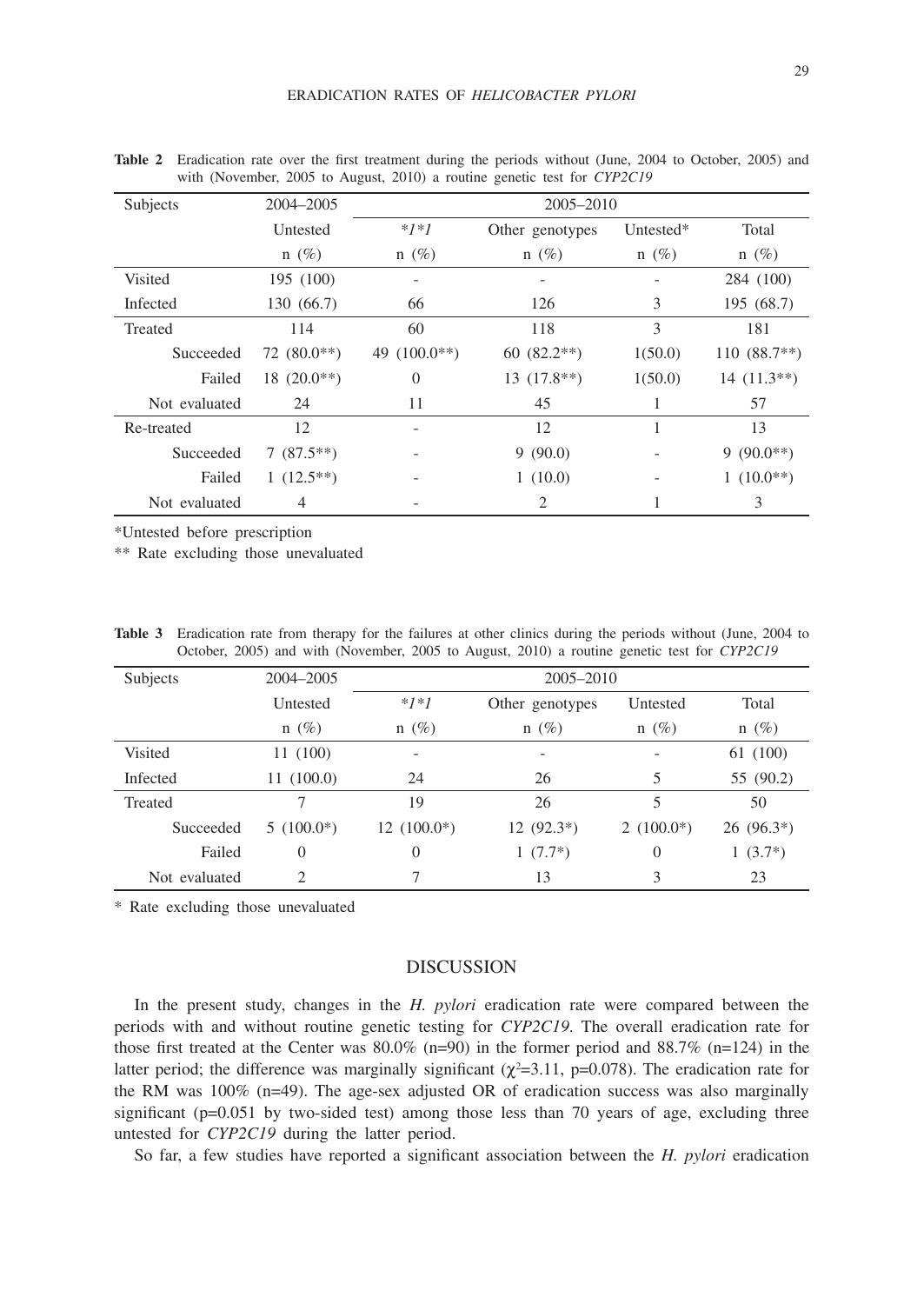rate and *CYP2C19* genotype (reduced eradication rate for RM),<sup>8,10)</sup> while no such association was observed in other studies.<sup>5-7)</sup> A meta-analysis revealed that the *CYP2C19* genotype was the main contributor, at least among those treated with LPZ.11) Accordingly, we introduced routine *CYP2C19* genotyping to identify the RM, based on the assumption that the RAM regimen is more effective for the RM than the LAC regimen. The present study found that the eradication rate of the RAM regimen was 100% among 60 RM subjects. It was not clear whether RPZ or MNZ contributed more to the improved eradication rate. However, since the LAC regimen which is less effective for RM is the first-line treatment at present in Japan, the selection of the RM by genotype testing seemed one of the more reasonable options. The finding that the proportion of those with *\*1\*1* genotype was higher among the failures at other clinics than among those infected in the first therapy at the Center  $(\chi^2=3.15, p=0.076)$  indicated that those with that genotype were resistant to eradication therapy, mainly via the LAC regimen.

CAM-resistance of *H. pylori* is another important factor in treatment failure; the eradication rate for CAM-resistant strains with PPI/AMPC/CAM regimens were reported to range from 30 to  $50\%$ , <sup>12, 13)</sup> The lowered eradication rate was especially marked for the RM,<sup>14)</sup> indicating that the regimens without CAM were preferable for the RM. One study reported that the proportion of CAM-resistant strains in Tokyo had risen from 6.2% in 1995 to 22.1% in 2001.15) The Japanese Society for *Helicobacter* Research reported an increase from 18.9% in 2002 to 27.7% in 2004.16,17)

One of the limitations of this observational study was the small number of study subjects, which rendered the difference in the eradication rate between the two periods to be insignificant as a whole. In order to detect a significant difference between 80% and 90% with two-sided  $\alpha$ =0.05 and power=80%, 219 infected patients per period were required. Another limitation was the lack of information on the CAM-resistance of *H. pylori*. Since the Daiko Medical Center is a clinic for preventive services, gastroscopy was not available with the result that the resistance tests could not be conducted.

In conclusion, this study documented an improvement in the overall eradication rate through the introduction of a routine genetic test for *CYP2C19*, although the effects were marginally significant only among those less than 70 years of age. Since the cost-effectiveness for the genotyping procedure is an important issue in practice, studies on economical improvements will be required.

#### ACKNOWLEDGEMENTS

This work was supported in part by a Grant-in-Aid for Scientific Research from the Ministry of Education, Culture, Sports, Science and Technology of Japan. The authors are grateful to Ms. Yoko Mitsuda and Ms. Keiko Shibata for their technical assistance.

#### REFERENCES

- 1) Asaka M, Sugiyama T, Kato M, Satoh K, Kuwayama H, Fukuda Y, Fujioka T, Takemoto T, Kimura K, Shimoyama T, Shimizu K, Kobayashi S. A multicenter, double-blind study on triple therapy with lansoprazole, amoxicilline, and clarithromycine for eradication of *Helicobacter pylori* in Japanese peptic ulcer patients. *Helicobacter*, 2001; 6: 254–261.
- 2) Kobayashi I, Murakami K, Kato M, Kato S, Azuma T, Takahashi S, Uemura N, Katsuyama T, Fukuda Y, Haruma K, Nasu M, Fujioka T. Changing antimicrobial susceptibility epidemiology of *Helicobacter pylori* strains in Japan between 2002 and 2005. *J Clin Microbiol*, 2007; 45: 4006–4010.
- 3) The Japanese Society for *Helicobacter* Research. The guidelines of criteria and therapy in *Helicobator*